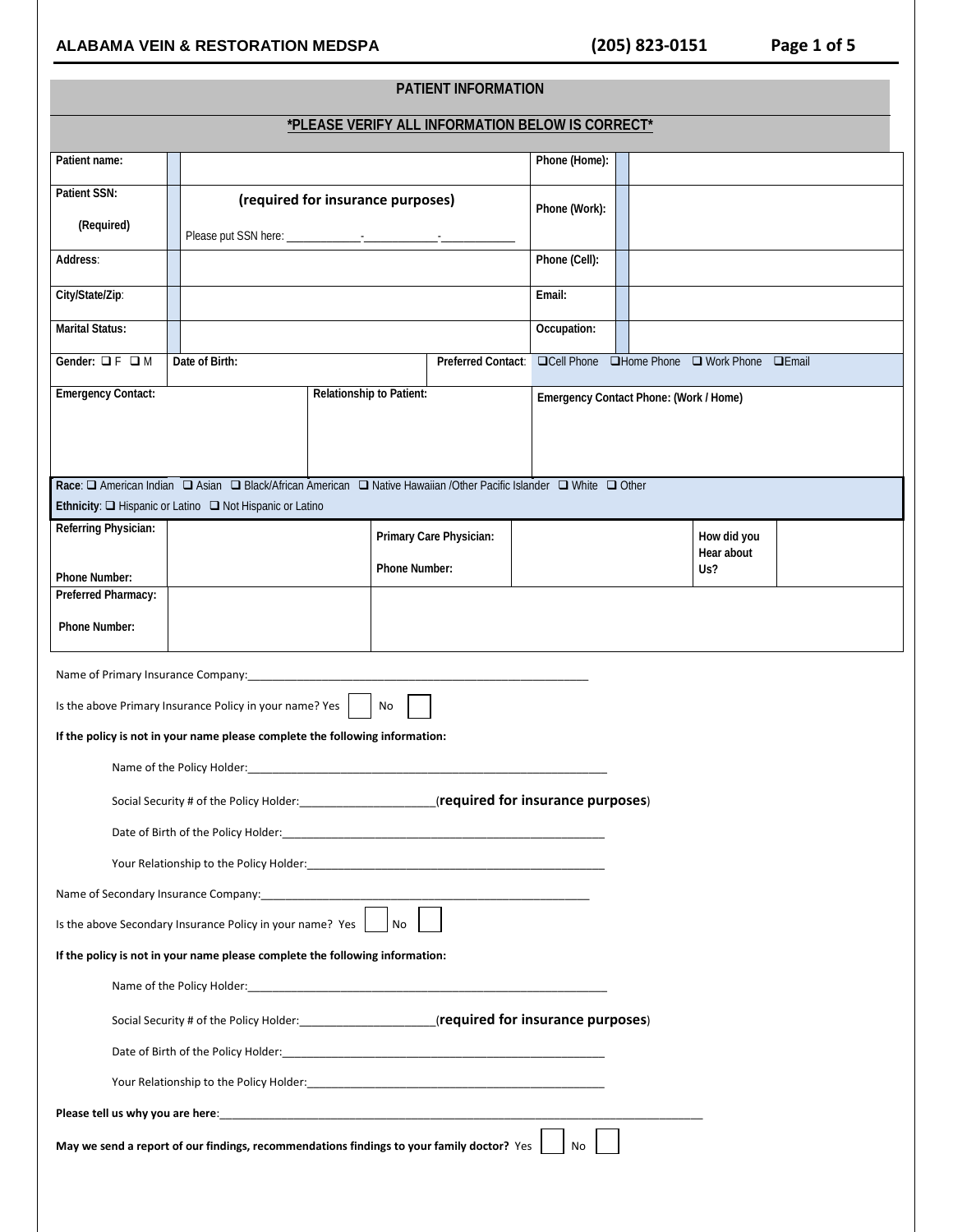# **Please check in the box if any of the following conditions were present in you.**

|                                                                                 | You        |           | Family     |           |                                          | You        |           |     | Family    |
|---------------------------------------------------------------------------------|------------|-----------|------------|-----------|------------------------------------------|------------|-----------|-----|-----------|
|                                                                                 | <b>Yes</b> | <b>No</b> | <b>Yes</b> | <b>No</b> |                                          | <b>Yes</b> | <b>No</b> | Yes | <b>No</b> |
| <b>Abnormal Bleeding</b>                                                        |            |           |            |           | High Blood Pressure                      |            |           |     |           |
| <b>Autoimmune Disorders</b>                                                     |            |           |            |           | Kidney Disease                           |            |           |     |           |
| Cancer - What type?                                                             |            |           |            |           | Liver Disease                            |            |           |     |           |
| <b>Diabetes</b>                                                                 |            |           |            |           | Lung Disease                             |            |           |     |           |
| <b>Endocrine Disease</b>                                                        |            |           |            |           | <b>MRSA</b>                              |            |           |     |           |
| Heart Disease (Ablation, PFO,<br>Mitral Valve Prolapse, A-Fib,<br>Stents, etc.) |            |           |            |           | Neurogical<br>(CVA, TIA, Seizures, etc.) |            |           |     |           |
| Hemophilia                                                                      |            |           |            |           | Sleep Apnea                              |            |           |     |           |
| <b>Herb Medication</b>                                                          |            |           |            |           | Von Willebrand                           |            |           |     |           |
|                                                                                 |            |           |            |           |                                          |            |           |     |           |
| If yes, Please provide<br><b>Additional Information</b>                         |            |           |            |           |                                          |            |           |     |           |

|                                                  |       |      | You         |                |       |      |             |                |
|--------------------------------------------------|-------|------|-------------|----------------|-------|------|-------------|----------------|
| <b>LEG VEIN HISTORY</b>                          | Right | Left | <b>Both</b> | <b>Neither</b> | Right | Left | <b>Both</b> | <b>Neither</b> |
| <b>Operation or Casting</b>                      |       |      |             |                |       |      |             |                |
| Deep Vein Thrombosis (Blood Clot)                |       |      |             |                |       |      |             |                |
| Phlebitis                                        |       |      |             |                |       |      |             |                |
| Venous Stasis Ulcer                              |       |      |             |                |       |      |             |                |
| <b>Bleeding From Varicose Vein</b>               |       |      |             |                |       |      |             |                |
| Sclerotherapy                                    |       |      |             |                |       |      |             |                |
| Vein Stripping                                   |       |      |             |                |       |      |             |                |
| Previous Vein Ablation                           |       |      |             |                |       |      |             |                |
| If yes, Please provide Additional<br>Information |       |      |             |                |       |      |             |                |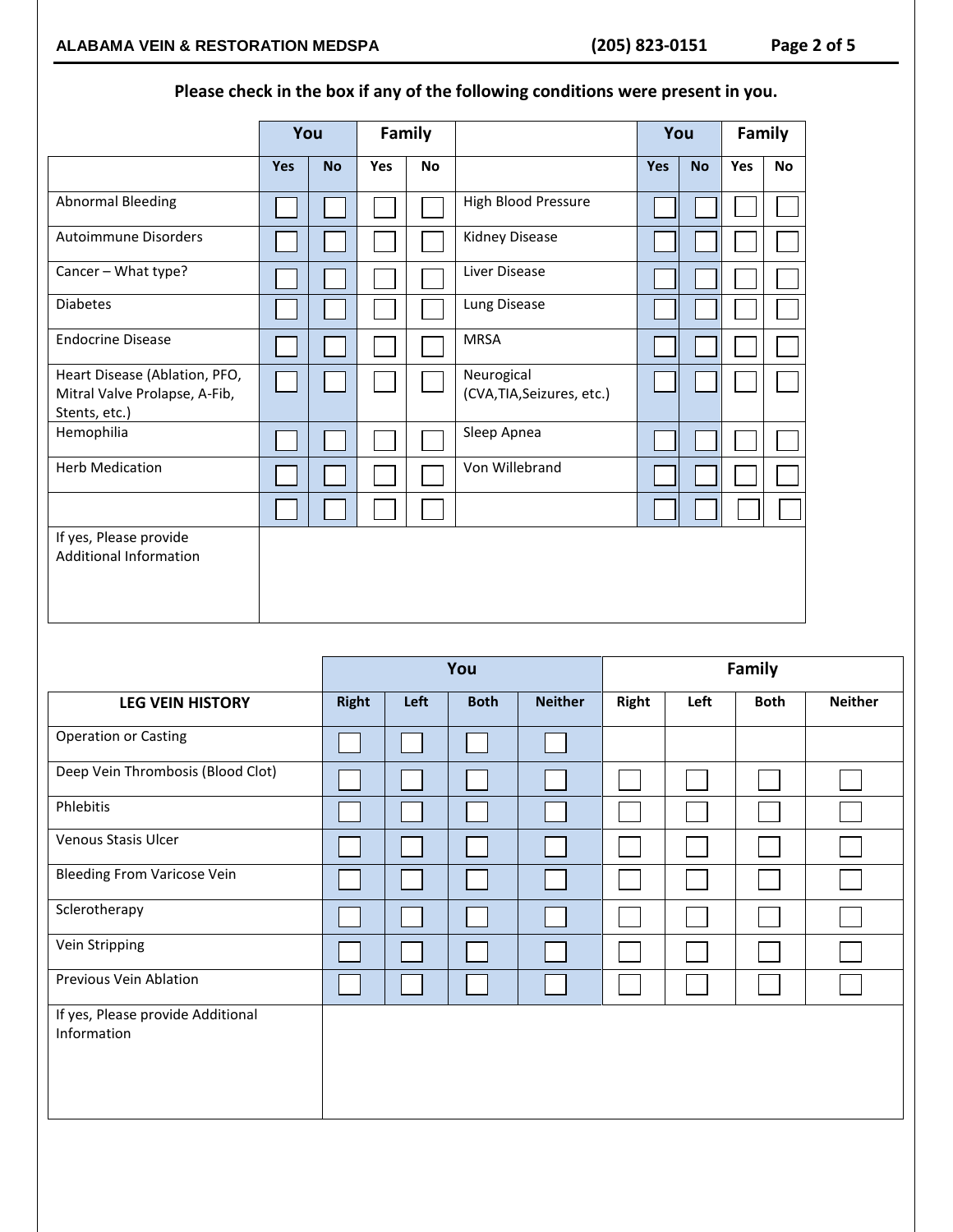# **ALABAMA VEIN & RESTORATION MEDSPA (205) 823-0151 Page 3 of 5**

### Pain Management Information, Please give reason:

**Physician: Physician Number:**

| Please list any Current Medications you are taking with dosage and frequency information: | <b>Reasons for Taking Medication</b> |
|-------------------------------------------------------------------------------------------|--------------------------------------|
| 1                                                                                         |                                      |
|                                                                                           |                                      |
| $\mathbf{2}$                                                                              |                                      |
| 3                                                                                         |                                      |
| 4                                                                                         |                                      |
| 5                                                                                         |                                      |
| 6                                                                                         |                                      |
| 7                                                                                         |                                      |
| 8                                                                                         |                                      |

### **Are you currently on any of these medications (Please check Yes or No and any Details and Frequency information):**

|               | Yes | No | <b>Details and Frequency</b> |
|---------------|-----|----|------------------------------|
| Coumadin      |     |    |                              |
| Eliquis       |     |    |                              |
| Plavix        |     |    |                              |
| Daily Aspirin |     |    |                              |
| Xarelto       |     |    |                              |
| Antibiotics   |     |    |                              |
| Steroids      |     |    |                              |
| Diet Pills    |     |    |                              |

### **Please list any and all allergies and reactions:**

|                          | Latex Allergy? Yes<br>No |
|--------------------------|--------------------------|
| $\mathbf{1}$             |                          |
| $\overline{2}$           |                          |
| 3                        |                          |
| 4                        |                          |
| 5                        |                          |
| 6                        |                          |
| $\overline{\phantom{a}}$ |                          |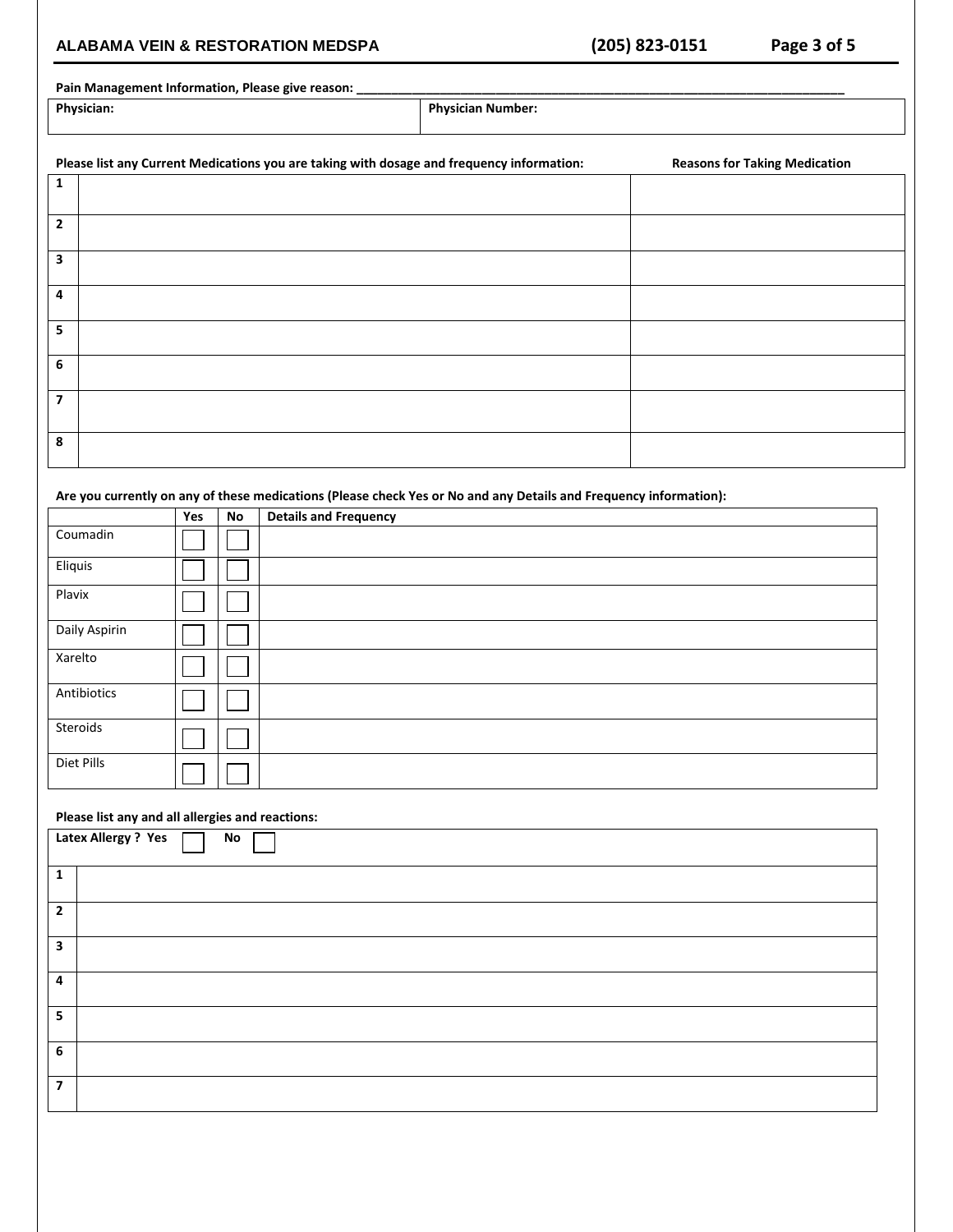# **Past Surgical History / Hospitalizations**

| ast sargreammster ; ; ; nosprtanzations      |                                                                      |                          |                |                        |                          |                        |              |                          |                      |
|----------------------------------------------|----------------------------------------------------------------------|--------------------------|----------------|------------------------|--------------------------|------------------------|--------------|--------------------------|----------------------|
|                                              | Surgery / Hospitalization                                            | Date                     |                |                        | Anesthesia Complications |                        | <b>Notes</b> |                          |                      |
| $\mathbf{1}$                                 |                                                                      |                          |                |                        |                          |                        |              |                          |                      |
| $\overline{2}$                               |                                                                      |                          |                |                        |                          |                        |              |                          |                      |
| 3                                            |                                                                      |                          |                |                        |                          |                        |              |                          |                      |
| 4                                            |                                                                      |                          |                |                        |                          |                        |              |                          |                      |
|                                              |                                                                      |                          |                |                        |                          |                        |              |                          |                      |
|                                              |                                                                      |                          |                | <b>Social History</b>  |                          |                        |              |                          |                      |
|                                              |                                                                      |                          | Yes            | No                     |                          |                        |              | Length of<br>Time of Use | Length of<br>Time of |
|                                              |                                                                      | Alcohol                  |                |                        |                          |                        |              |                          | Quit                 |
|                                              | <b>Patient Height</b>                                                |                          |                |                        |                          | <b>Drinks Per Week</b> |              |                          |                      |
|                                              |                                                                      | <b>Illegal Drugs</b>     |                |                        | Please Explain ?         |                        |              |                          |                      |
|                                              | <b>Patient Weight</b>                                                | <b>High Risk Factors</b> |                |                        | Please Explain ?         |                        |              |                          |                      |
|                                              |                                                                      |                          |                |                        |                          |                        |              |                          |                      |
|                                              |                                                                      | HIV / Hepatitis          |                |                        |                          |                        |              |                          |                      |
|                                              |                                                                      | <b>Tobacco Smokeless</b> |                |                        |                          |                        |              |                          |                      |
|                                              |                                                                      | <b>Tobacco Smoker</b>    |                |                        | Packs per Day            |                        |              |                          |                      |
|                                              |                                                                      |                          |                |                        |                          |                        |              |                          |                      |
|                                              | Have you received the flu vaccine within the past year? Yes $\Box$   |                          |                |                        |                          | No                     |              |                          |                      |
|                                              | Have you received the pneumonia vaccine within the past 3 years? Yes |                          |                |                        |                          |                        | No           |                          |                      |
|                                              | Have you had a colonoscopy? Yes                                      | No                       |                |                        |                          |                        |              |                          |                      |
|                                              | Have you been screened for osteoporosis? Yes                         |                          |                | $\overline{N_{\rm O}}$ |                          |                        |              |                          |                      |
|                                              |                                                                      |                          | For Women Only |                        |                          |                        |              |                          |                      |
|                                              |                                                                      |                          |                | Yes                    | No                       | Details                |              |                          |                      |
|                                              | Are you pregnant or think you might be?                              |                          |                |                        |                          |                        |              |                          |                      |
|                                              | Are you currently nursing (breast feeding)?                          |                          |                |                        |                          |                        |              |                          |                      |
| Any recent changes in oral contraceptive use |                                                                      |                          |                |                        |                          |                        |              |                          |                      |
|                                              | On Hormone Replacement Therapy?                                      |                          |                |                        |                          |                        |              |                          |                      |
|                                              | Have you ever had a miscarriage?                                     |                          |                |                        |                          |                        |              |                          |                      |
|                                              | If (Yes) how many?<br>Have you ever had a mammogram?                 |                          |                |                        |                          |                        |              |                          |                      |
|                                              |                                                                      |                          |                |                        |                          |                        |              |                          |                      |